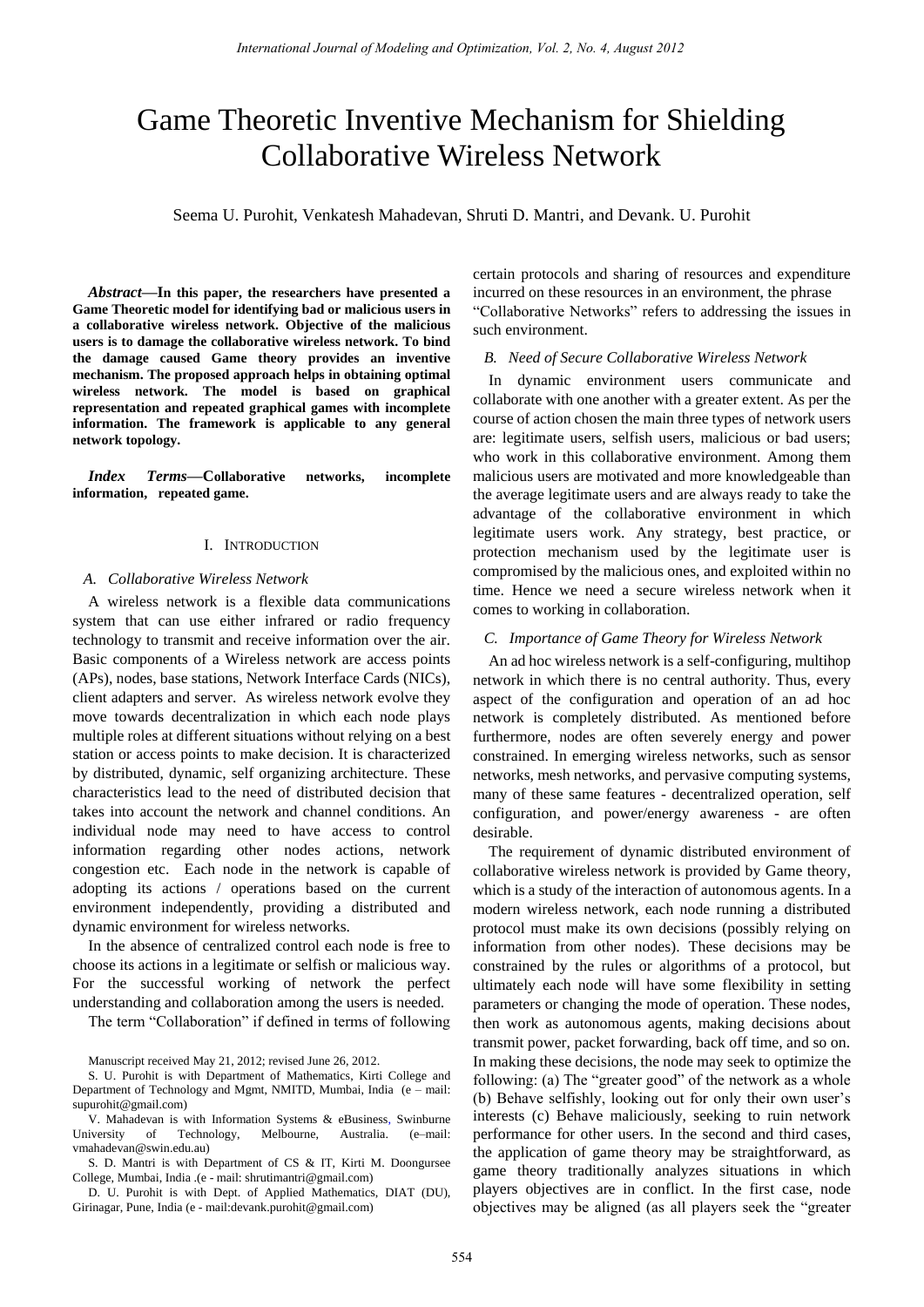good" of the network), but game theory may still offer useful insights. Even when nodes have shared objectives, they will each have a unique perspective on the current network state, leading to possible conflicts regarding the best course of action. Thus, the promise of game theory as a tool to analyze wireless networks is clear: By modeling interdependent decision makers, game theory allows us to model scenarios in which there is no centralized control with a full picture of network conditions.

## *D. Review of Related Literature*

Over the years researchers have tried their level best to devise the strategy or game plan to handle the attacks on collaborative networks. The use of game theory in modeling dynamic situations for ad hoc networks where nodes have incomplete information has led to the application of largely unexplored games such as games of imperfect monitoring.

The existing model use tree games with incomplete information, i.e., the graph of the game is a tree structure and the players have private information, but there is no history (the game is not repeated). They provide algorithms for finding approximate Bayesian-Nash equilibrium. In the literature for inducing cooperation among network users, the stress is mostly given on selfish users, where incentives are provided for users to cooperate [1], [2]. However, they are presenting/modeling malicious users as "Never Cooperative" users. For example, in [3],[4] the authors assume that the payoff function of a user is non-decreasing in the throughput experienced by the user. Bad malicious users do not care about their data being transmitted. In other related work; a modified version of Generous Tit for Tat technique is used (for an early famous paper in the history of Tit for Tat see [5]), but they have no concept of topology and, consequently, of neighborhoods. In their setting, each user is comparing his frequency of cooperation to the aggregate frequency of cooperation of the rest of the network. In [6], a scheme is proposed for punishing users whose frequency of cooperation is below the one dictated by certain Nash equilibrium. Researchers have aimed particularly against free-riding in wireless networks in [7],[8]. Though malicious users are modeled in [9] in a different way; game theoretic modeling of malicious users is still an open problem. They have considered a virus inoculation game, in which selfish users decide whether to pay the cost for installing anti-virus software (inoculation), or not pay and risk getting infected. The malicious users declare that they have been inoculated, when in fact they have not, so as to mislead the selfish ones. After the selfish users have made their decisions, the attacker chooses an uninoculated user, uniformly at random, and infects him The infection propagates to all unprotected users that can be reached from the initially infected users on paths consisting of unprotected users (the malicious ones are equivalent to unprotected). One major difference is that in this model the selfish users are supposed to know the topology of the network (a grid, in particular), whereas in the proposed adoption of game theoretic model they only know their local neighborhood topology. The proposed model is inspired by the pioneering work done in [10].

## II. PROBLEM DEFINITION

The mathematical formulation of the proposed model is given as follows: The network is considered as an undirected graph  $G = (V, E)$  where each node in *V* corresponds to one user. Denote the legitimate users as "good users" and malicious users as "bad users". An edge connecting two nodes indicates a communication link between two users. Let  $V_b$  and  $V_g$  denote a set of bad users and good users respectively.

$$
\Rightarrow V_b \cap V_g = \varnothing, \, V_b \cup V_g = V
$$

Type  $t_i \in \{G, B\}$  denotes whether a user is good or bad. The users have 2 choices: C (for cooperate) and D (for defect/ non - cooperate). Each user receives a payoff that depends upon his own action and neighbor's action. Payoff of a user *i* is denoted by when *i*'s action is and *i*'s type is. When *j* is neighbor of *i*, payoff of *i* is denoted by  $R_i(a_i a_j / t_i t_j)$ . So, the decomposition of i's payoff along each adjacent link can be written as

$$
R_i(a_i|t_i) = \sum_{j \in N_i} R_i(a_i a_j | t_i t_j)
$$
 (1)

Or

$$
R_i(a_i|t_i) = \sum_{j \in N_i} R_i(a_i a_j|t_i)
$$
 (2)

when i's payoff does not depend on the types of his neighbours. With the assumption that there are no links between two bad users the objective is to develop a mathematical frame work which will depict the interaction between the good and bad users in collaborative networks by considering a general case of star topology, where

1. The central good user will have more than one bad user neighbours, but will not know the exact number.

2. Good user will have different number of good and bad user neighbours.

Eventually, with this frame work good user will be able to detect all bad user neighbors and upon discovering a bad user, good user will be able to break the link that joins them, thus altering the game graph.



Fig. 1. Wireless network made up of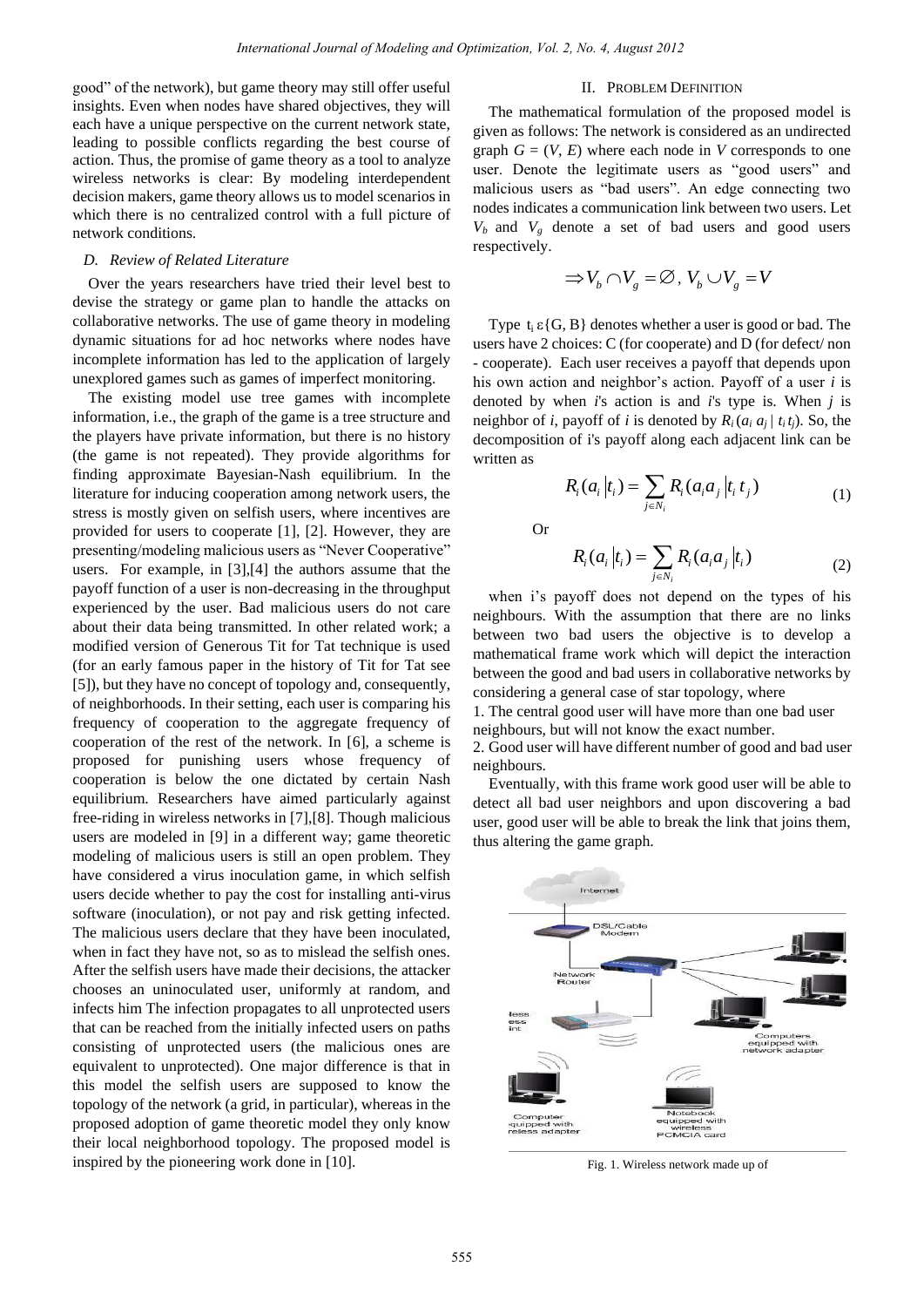## III. METHODOLOGY ADAPTED

### IV. FINDINGS

## *A. Construction of Undirected Graph*

An undirected graph *G*= (*V*, *E*) is created representing a star topology with the nodes in a wireless network. An edge connecting two nodes indicates a communication link between two users.

#### *B. Integrated Framework*

The strategy used for developing the model uses four major steps:

1) *Identifying the set of Bad users and Good users:* We first identify a set  $V_b = \{v_{b1}, \ldots, v_{bn}\}$  of Bad users and a set  $V_g =$  ${v_{\varrho}}_{i_1,\ldots,i_{\varrho}}$  of Good users from the set of all users  $V =$  $\{v_1, \ldots, v_n\}$ . Type  $I$   $t_i \in$  denotes whether a user is Good or Bad.

2) *Selection of Choice:* Users have a choice between two actions: C (for Cooperate), and D (for Defect). A C means that a user makes himself available for communication that is, forwarding traffic of other. A link becomes active (i.e., data is exchanged over it) only when the users on both endpoints of the link cooperate, that is, play C. when both players on a link play C, the Good player (or both players, if they are both Good) receives *N* (for Network) minus *E* (for Energy) for a total of  $N - E$ . On the other hand, when a Good player plays C and the other player D, then the Good player only wastes his energy since the other endpoint is not receiving or forwarding any data. The payoff is then only –*E*. When all users choose their actions, each user receives a payoff that depends on his own and his neighbors' actions, and his own and his neighbors' types.

3) Detection of bad users: We need to identify bad users, as good users want to cooperate with other good users, but

4) not with bad users. bad users, on the other hand*,* want to cooperate with good users. We consider a star topology network where central node is a Good user and his neighbors are "N" good users and one bad users. Assume that the central Good user i has memory of the past history (own and neighbor moves, as well as received payoffs). Let *CN<sup>t</sup> i* be the subset of i's neighbors that play C at round t. We assume that i plays C at round t, so i's payoff at round t is | *CN<sup>t</sup> i* | if the Bad user played D, or  $|CN_i'|-2$  if the bad user played C (Remember that a C from a good user gives +1, whereas from a bad user it gives −1.). So, just by looking at his payoff, the central good user i can deduce whether the bad user played C or D at round t. The bad user is then known to be either in the set  $CN<sup>t</sup>$  or in  $DN<sup>t</sup>$  Without loss of generality, let's assume that the Bad user played C. In the next round  $(t + 1)$ , if the Bad user plays C again, Then i can deduce that he is in the intersection *CN*<sup>*t*</sup><sub>*i*</sub> $\cap$ *CN*<sup>*t*+1</sup><sup>*i*</sup><sub>*i*</sub>. If he plays D, then he is in *CN*  $\int$ <sup>*t*</sup>*i*∩*DN*<sup>*t+1*</sup>*i* 

*5) Calculation of payoff:* The payoff is decomposed as a sum of payoffs, one term for each adjacent link. Each term of the sum depends on the user's own action and type, and the action of his neighbor along that link. User i's payoff along each adjacent link is calculated as explained in (1) After the Bad user has been detected, the link to him is severed and the Good nodes are free to play C forever.

## *A*. *Game Theory Model*

In a star topology, the central good user has more than one bad neighbor. . At each observation, the central good user will know how many bad neighbors played C at that round. As a heuristic, the good users can play *C* in the first round, which would disclose immediately how many bad neighbors each good user has. Later, by suitable randomization, the bad users will definitely be detected: At the very least, in some round the central good user will play *C* and all other good users will play *D* so the bad users who play *D* at that round will be detected. Also, in a general topology each good user will have a different number of good and bad neighbors, so the optimal cooperation probabilities will be different for each good user. Even then, however, we claim that, as long as there is randomization in the actions of the good users, they will eventually be able to detect all the bad ones.

## *B. Technology*

For this research a wireless network made up of access points and base station in a star topology is considered. Base station is considered as the central good user surrounded by good users and Bad users.

## *C. Software Customization*

The model is customized to make it user friendly, interactive using MATLAB. User friendly graphics and symbols have been used where ever necessary. The project windows contain interface and command buttons. New node can be added as well as the existing node can be removed. The methodology has been customized in above mentioned solution for user friendly interface and easy implementation.

## V. CONCLUSION

This paper tackles identification of Bad users in a wireless network. Taking a general case of star topology by making suitable randomization and different combinations of choices C and D, the model ultimately becomes capable of detecting the bad users. A future objective is to develop a general network topology game theory model that identifies and quantifies the tradeoff between malicious users' knowledge and their equilibrium payoffs.

#### **REFERENCES**

- [1] A. Blanc, Y. K. Liu, and A. Vahdat, "Designing incentives for peer-to-peer routing," Presented at Proceedings IEEE Infocom 2005, Miami, FL, March 2005.
- [2] L. Buttyán and J. P. Hubaux, "Stimulating Cooperation in Self-Organizing Mobile Ad Hoc Networks," *ACM/Kluwer Mobile Networks and Applications*, vol. 8, no. 5, 2003.
- [3] M. Félegyházi, J. P. Hubaux, and L. Buttyán, "Nash equilibria of packet forwarding strategies in wireless ad hoc networks," *IEEE Transactions on Mobile Computing*, vol. 5, no. 5, pp. 463–476, May 2006.
- [4] A. Urpi, M. Bonuccelli, and S. Giordano, "modelling cooperation in mobile ad hoc networks: a formal description of selfishness," in *Proceedings WiOpt 2003: Modeling and Optimization in Mobile, Ad Hoc and Wireless Networks*, INRIA Sophia-Antipolis, France, March 2003.
- [5] R. Axelrod, and W. D. Hamilton, "The evolution of cooperation," *Science*, vol. 211, no. 4489, pp. 1390–1396, March 2002.
- [6] E. Altman, A. Kherani, P. Michiardi, and R. Molva, "Non-cooperative Forwarding in Ad Hoc Networks," INRIA, Tech. Rep. RR-5116, 2004.